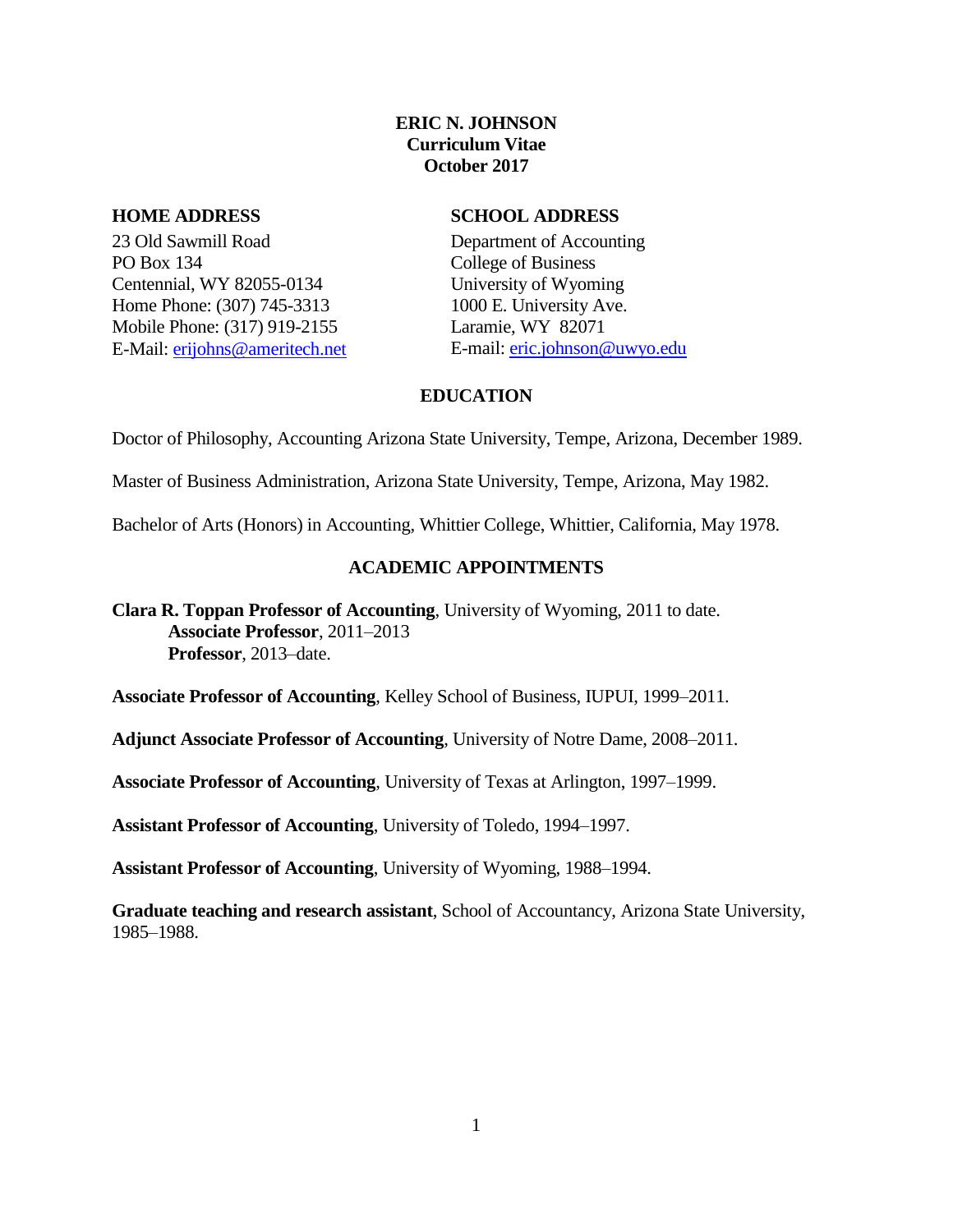## **PRIMARY RESEARCH INTERESTS**

Auditor judgment Behavioral aspects of fraud Corporate governance Management accounting judgment and quality

#### **TEACHING INTERESTS**

Auditing Accounting Ethics Accounting Information Systems Financial Accounting Fraud Examination Managerial Accounting

#### **AWARDS**

Mortar Board "Top Professor," University of Wyoming, 1991 Beta Alpha Psi Outstanding Professor, University of Wyoming, 1993 General Motors Outstanding Distance Educator (IU Kelley Direct Program), 2006 MSA Teaching Excellence Award, IU Kelley School of Business, 2008 Senior Research Award, College of Business, University of Wyoming, 2013 College of Business Advisory Board Accounting Faculty Performance Award, 2014

#### **PROFESSIONAL EXPERIENCE**

Staff/senior auditor, Arthur Andersen, Phoenix, Arizona, 1978–1980

## **PROFESSIONAL AFFILIATIONS**

Member, American Accounting Association Auditing Section Accounting, Behavior and Organizations Section Fraud and Investigative Accounting Section Management Accounting Section Member, American Institute of Certified Public Accountants Member, Beta Alpha Psi Member, Beta Gamma Sigma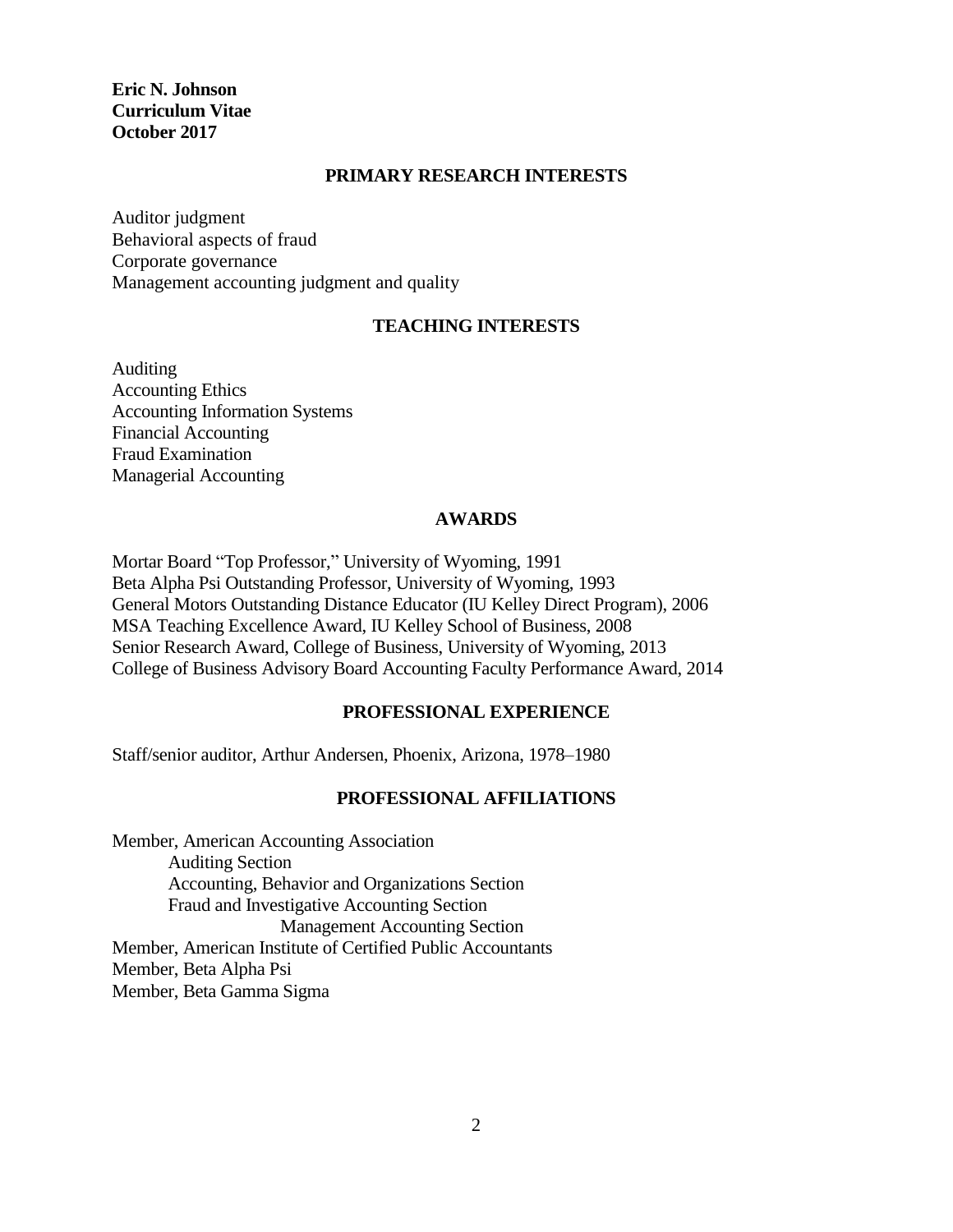#### **UNIVERSITY SERVICE**

#### **University of Wyoming (2011 to date)**

Member, Department of Accounting Research Standards Committee, 2011 to date Member, Department of Accounting Faculty Search Committee, 2011 to date Member, College of Business Development Committee, 2013 to date Member, College of Business Tenure and Promotion Committee, 2013 to date Member, College of Business Dean Search Committee, 2013-2014 and 2014-2015 UW Faculty Senator, 2016 to date

#### **Indiana University (1999–2011)**

Chair, KSBI Business Continuity Committee, 2009–2011 Ad Hoc Member, KSBI Academic Fairness Committee, 2003–2011 Member, KSBI Assessment Committee, 2007-2009 Member, KSBI Strategic Planning Committee, 2003-2007 Member, KSBI Master of Professional Accountancy Policy Committee, 2002–2011 Member, Kelley Direct Policy Committee, 1999–2004 IUPUI Faculty Governance Leader, Kelley School of Business, 2001–-2003 Member, IUPUI Faculty Council, 1999–2003 Member, Information Systems Faculty Search Committee, 1999–2000 Chair, Accounting Faculty Search Committee, 2000–2001 Chair, Information Systems Faculty Search Committee, 2002–2003 Chair, Accounting Faculty Search Committee, 2002–2003

#### **University of Texas at Arlington (1997-1999)**

Chair, Department of Accounting, 1998–1999 Member, College of Business Intellectual Contributions Committee, 1997–1999 Member, College of Business Teaching Excellence Committee, 1998–1999 Chair, Department of Accounting Scholarship Committee, 1997–1998

#### **University of Toledo (1994-1997)**

Member, University Rules and Regulations Committee, 1996–1997 Member, College of Business Affirmative Action Committee, 1994–1996 Member, Department of Accounting Curriculum Review Committee, 1995–1996

## **University of Wyoming (1988-1994)**

Member, College of Business Enrollment Management Committee, 1993–1994 Member, College of Business Mathematics Curriculum Committee, 1993–1994 Member, College of Business Mission Statement Committee, 1992 Faculty Advisor, Beta Alpha Psi (Delta Alpha Chapter), 1991–1994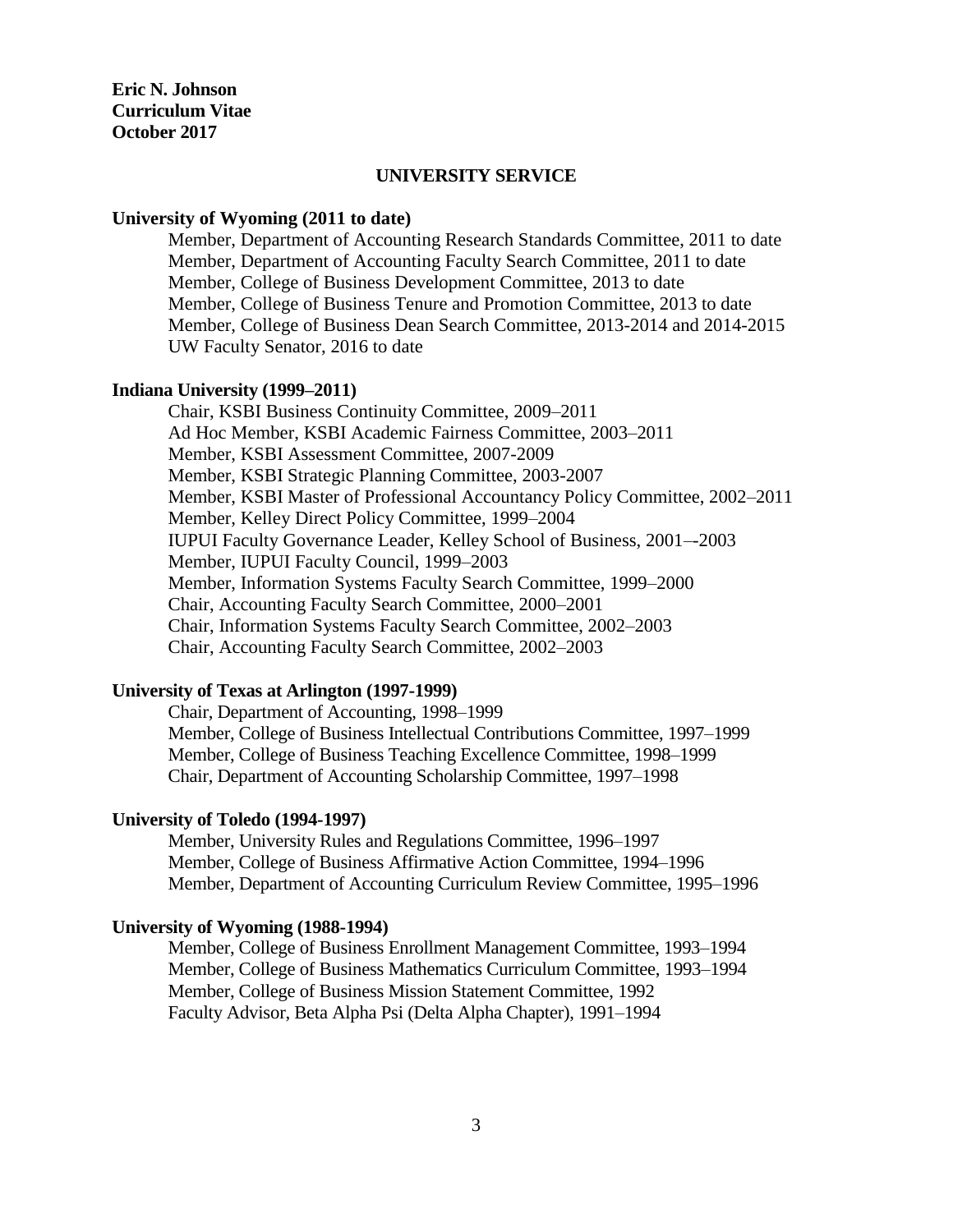#### **RESEARCH AND PUBLICATIONS**

#### **Refereed Publications**

- 1. Gary M. Fleischman, Eric N. Johnson, Sean Valentine, and Kenton B. Walker, "Ethics versus Outcomes: Managerial Responses to Incentive-Driven and Goal-Induced Employee Behavior," forthcoming in *Journal of Business Ethics*.
- 2. Eric N. Johnson, Linda A. Kidwell, D. Jordan Lowe, and Philip M.J. Reckers, "Who Follows the Unethical Leader? The Association between Followers' Personal Characteristics and Intentions to Comply in Committing Organizational Fraud," forthcoming in *Journal of Business Ethics*.
- 3. Gary M. Fleischman, Eric N. Johnson and Kenton B. Walker, "An Exploratory Investigation of Management Accounting Service Quality Dimensions Using SERVQUAL and SERVPERF," *Advances in Management Accounting*, Vol. 29 (2017), pp. 91–126.
- 4. Gary M. Fleischman, Eric N. Johnson, and Kenton B. Walker, "An Exploratory Examination of Management Accounting Service and Information Quality," *Journal of Management Accounting Research*, Vol 29, No. 2 (2017), pp. 11–31.
- 5. Eric N. Johnson, D. Jordan Lowe, and Philip M.J. Reckers, "The Influence of Mood on Subordinates' Ability to Resist Coercive Pressure in Public Accounting," *Contemporary Accounting Research,* Vol. 33, No. 1 (2016), pp. 261–287.
- 6. Geoffrey Bartlett, Eric N. Johnson, and Philip M.J. Reckers, "Accountability and Role Effects in Balanced Scorecard Performance Evaluations when Strategy Timeline is Specified," *European Accounting Review*, Vol. 23, No. 1 (2014), pp. 143–165.
- 7. Eric N. Johnson, Philip M.J. Reckers, and Geoffrey Bartlett, "Influences of Timeline and Perceived Strategy Effectiveness on Balanced Scorecard Performance Evaluation Judgments," *Journal of Management Accounting Research*, Vol. 26, No. 1 (2014), pp. 165–184.
- 8. Eric N. Johnson, John R. Kuhn, Jr., Barbara Apostolou, and John M. Hassell, "Auditor Perceptions of Client Narcissism as a Fraud Attitude Risk Factor," *Auditing: A Journal of Practice & Theory*, Vol. 32, No. 1 (2013), pp. 203-219.
- 9. Eric N. Johnson, Gary M. Fleischman, Sean Valentine, and Kenton B. Walker, "Managers' Ethical Evaluations of Earnings Management and Its Consequences," *Contemporary Accounting Research*, Vol. 29, Issue 3 (2012), pp. 910–927.
- 10. Kenton B. Walker, Gary M. Fleischman, and Eric N. Johnson." Measuring Management Accounting Service Quality," *Management Accounting Quarterly*, Vol. 13, Issue 3 (2012), pp. 15-27.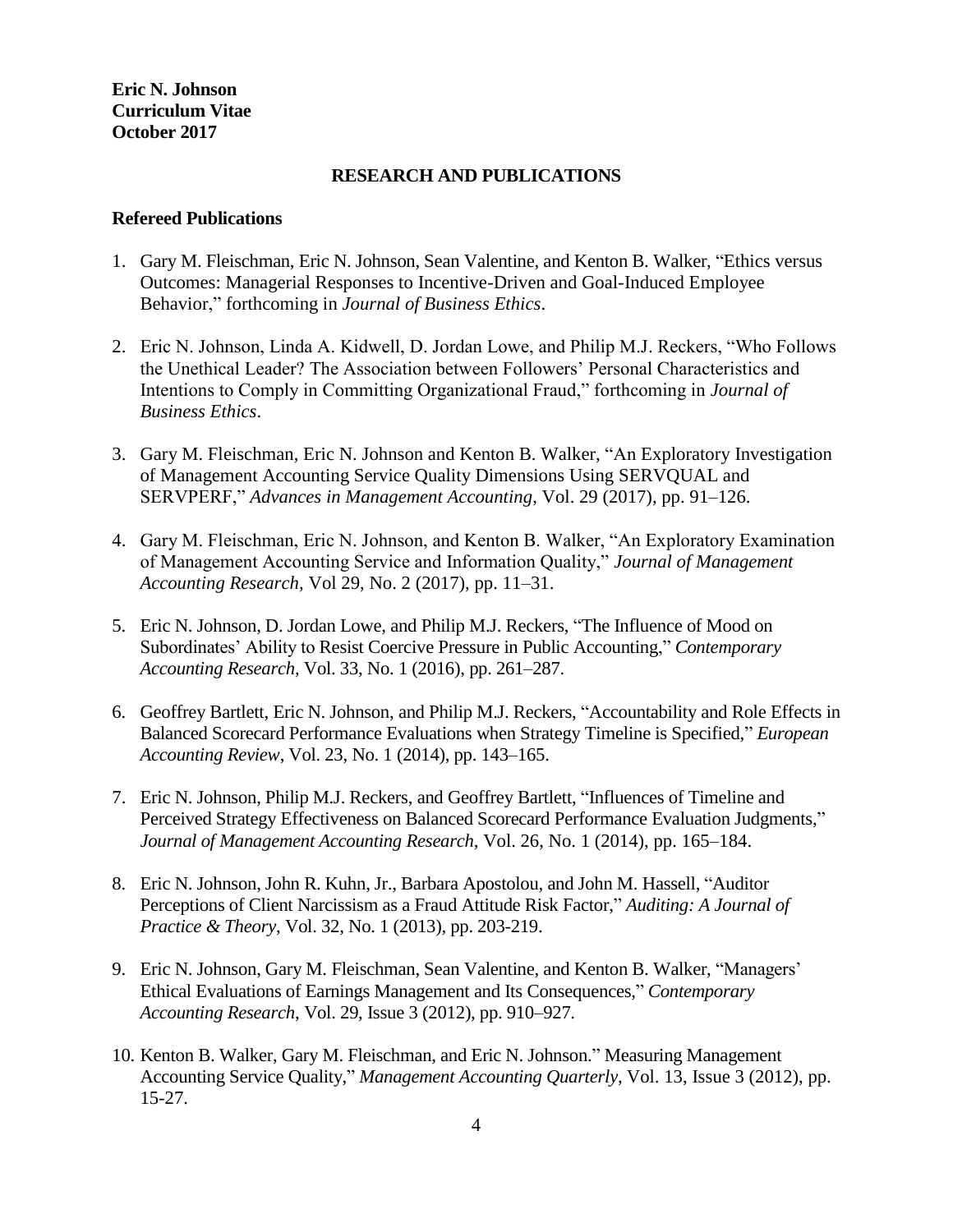#### **Refereed Publications (continued)**

- 11. Eric N. Johnson, D. Jordan Lowe, and Philip M.J. Reckers, "Measuring Accounting Professionals' Attitudes Regarding Alternative Work Arrangements," *Behavioral Research in Accounting*, Vol. 24, No. 1 (2012), pp. 47–71.
- 12. Kenton B. Walker, Gary M. Fleischman, and Eric N. Johnson. "A Call for Research on Management Accounting Service Quality," *Advances in Management Accounting*, Vol. 19 (2011), pp.1-22.
- 13. Gary M. Fleischman, Eric N. Johnson, and Kenton B. Walker. "A Field Study of User versus Provider Perceptions of Management Accounting System Services," *International Journal of Accounting and Information Management*. Vol. 18, No. 3 (2010), pp. 252-285.
- 14. Eric N. Johnson, D. Jordan Lowe and Philip M. J. Reckers, "Alternative Work Arrangements and Perceived Career Success: Current Evidence from the Big Four Firms in the US," *Accounting, Organizations and Society* Vol. 33, No. 1 (2008), pp. 48-72.
- 15. Kenton B. Walker and Eric N. Johnson, "Delivering Quality Accounting Services," *Management Accounting Quarterly* Vol. 7, No. 4 (2006), pp. 9-17.
- 16. Eric N. Johnson, Jane Baird, Paul Caster, William N. Dilla, Christine E. Earley, and Timothy J. Louwers, "Challenges to Audit Education for the 21st Century: A Survey of Curricula, Course Content, and Delivery Methods," *Issues in Accounting Education* Vol. 18, No. 3 (2003), pp. 241-263.
- 17. Kenton B. Walker and Eric N. Johnson, "Planning a Revenue Stream System in an E-Business Environment," *Industrial Management and Data Systems* Vol. 101, No. 8 (2001), pp. 406-413.
- 18. Ed O'Donnell and Eric N. Johnson, "The Effects of Auditor Gender and Task Complexity on Information Processing Efficiency," *International Journal of Auditing* Vol. 5, No. 2 (2001), pp. 91-105.
- 19. Eric N. Johnson, D. Jordan Lowe and Philip M. J. Reckers, "A New Culture? Evidence of Support for Diversity in Public Accounting Performance Evaluation Judgments," *Advances in Accounting Behavioral Research* Vol. 3 (2000), pp. 13-35*.*
- 20. Kenton B. Walker and Eric N. Johnson, "The Effects of a Budget-Based Compensation Plan on the Budgeting Behavior of Subordinates," *Journal of Management Accounting Research* Vol.11 (1999), pp.1-28.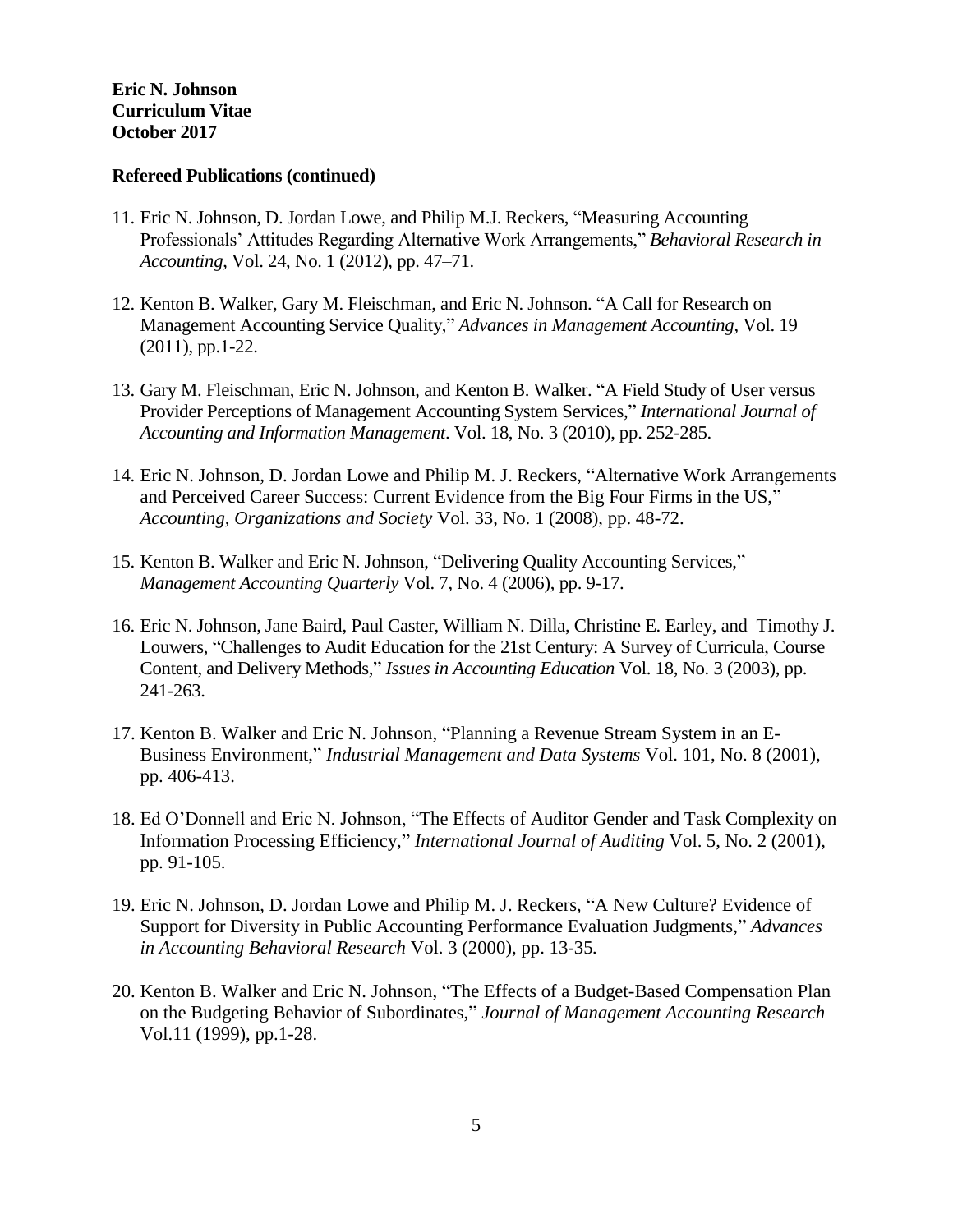#### **Refereed Publications (continued)**

- 21. Eric N. Johnson, Steven E. Kaplan, and Philip M. J. Reckers, "An Examination of Potential Gender-Based Differences in Audit Managers' Performance Evaluation Judgments," *Behavioral Research in Accounting* Vol. 10 (1998), pp. 47-75.
- 22. Diana R. Franz, Dean Crawford, and Eric N. Johnson, "The Impact of Litigation Against an Audit Firm on the Market Value of Non-Litigating Clients," *Journal of Accounting, Auditing, and Finance* Vol. 13, No. 2 (1998), pp. 117-134.
- 23. Eric N. Johnson, D. Jordan Lowe, and Philip M. J. Reckers, "An Examination of Direct and Indirect Gender Effects in Public Accounting," *Advances in Accounting* Vol. 14 (1996), pp. 179-192.
- 24. Eric N. Johnson and Kenton B. Walker, "An Approach to Developing Research Productivity Guidelines for Accounting Faculty Workload, Tenure, and Promotion Decisions," *Accounting Perspectives* Vol. 2, No. 1 (1996), pp. 25-43.
- 25. Kenton B. Walker and Eric N. Johnson, "Organizing the Selection Process for a New General Ledger System," *Industrial Management and Data Systems* Vol. 1996, No. 2 (1996), pp. 3-11.
- 26. Kenton B. Walker and Eric N. Johnson, "A Review and Synthesis of the Determinants of Audit Fees in Non-US Audit Markets," *The International Journal of Accounting* Vol. 31, No. 1 (1996), pp. 1-18.
- 27. Eric N. Johnson, Kenton B. Walker, and Erik Westergaard, "Supplier Concentration and Pricing of Audit Services in New Zealand," *Auditing: A Journal of Practice & Theory* Vol. 14, No. 2 (1995), pp. 74-89.
- 28. Eric N. Johnson, "Effects of Information Order, Group Assistance, and Experience on Auditors' Sequential Belief Revision," *Journal of Economic Psychology* Vol. 16, No. 1 (1995), pp. 137- 160.
- 29. John C. Anderson, Eric N. Johnson, and Philip M. J. Reckers, "Perceived Effects of Gender, Family Structure, and Physical Appearance on Career Progression in Public Accounting: A Research Note," *Accounting, Organizations and Society* Vol. 19, No. 6 (1994), pp. 483-491.
- 30. Eric N. Johnson, "Auditor Memory for Audit Evidence: Effects of Group Assistance, Time Delay, and Memory Task," *Auditing: A Journal of Practice & Theory* Vol. 13, No. 1 (1994), pp. 36-56.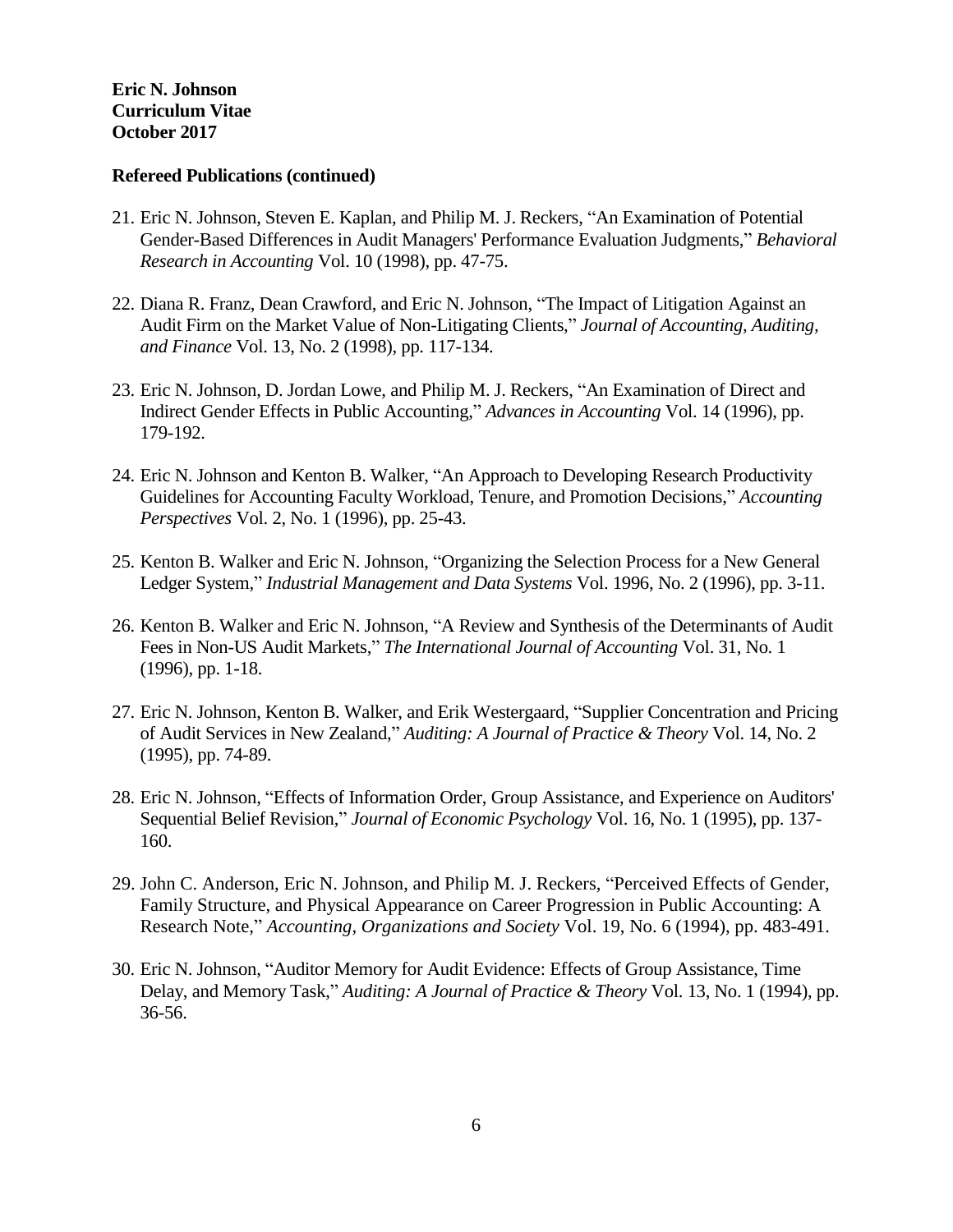## **Refereed Publications (continued)**

- 31. Steven F. Cahan and Eric N. Johnson, "Were S&L Financial Statements Misleading? Some Evidence and Policy Prescriptions," *The Journal of Applied Business Research* Vol. 9, No. 1 (1992-1993), pp. 1-9.
- 32. Steven F. Cahan and Eric N. Johnson, "Transferring Classroom Knowledge to Real-World Accounting: The Savings and Loan Crisis," *Journal of Education for Business* Vol. 67, No. 5 (1992), pp. 282-286.

## **Refereed Conference Proceedings**

1. "The Association between Followers' Personal Characteristics, Perceptions of CEO Charisma, and Intentions to Comply in Committing Financial Fraud," with Linda A. Kidwell, D. Jordan Lowe, and Philip M.J. Reckers. Presented at the 2014 Accounting, Behavior, and Organizations section meeting of the American Accounting Association.

Updated versions of this paper were presented at the 2015 Forensic Accounting section meeting of the American Accounting Association, the 2016 Colorado Accounting Research Seminar, and Utah State University.

- 2. "Measuring Management Accounting Service Quality: A Comparison of SERVQUAL and SERVPERF Metrics," with Kenton B. Walker and Gary M. Fleischman. Presented at the 2014 Annual Meeting of the American Accounting Association.
- 3. "Influences of Timeline and Perceived Strategy Effectiveness on Balanced Scorecard Performance Evaluation Judgments," with Philip M.J. Reckers, and Geoffrey Bartlett. Presented at the 2013 Annual Meeting of the American Accounting Association.
- 4. "An Evaluation of the Ethics and Consequences of Goal-Induced Workplace Behavior," with Gary M. Fleischman and Kenton B. Walker. Presented at the 2012 Annual Meeting of the American Accounting Association.
- 5. "Ethical Judgments of Budgetary Slack and Impacts of Organizational Outcomes on Supervisory Assessments," with Gary M. Fleischman and Kenton B. Walker. Presented at the 2011 Annual Meeting of the American Accounting Association.
- 6. "Manager Narcissism as an Indicator of Fraud Attitude," with John R. Kuhn, Jr., Barbara Apostolou, and John Hassell. Presented at the 2011 Annual Meeting of the American Accounting Association.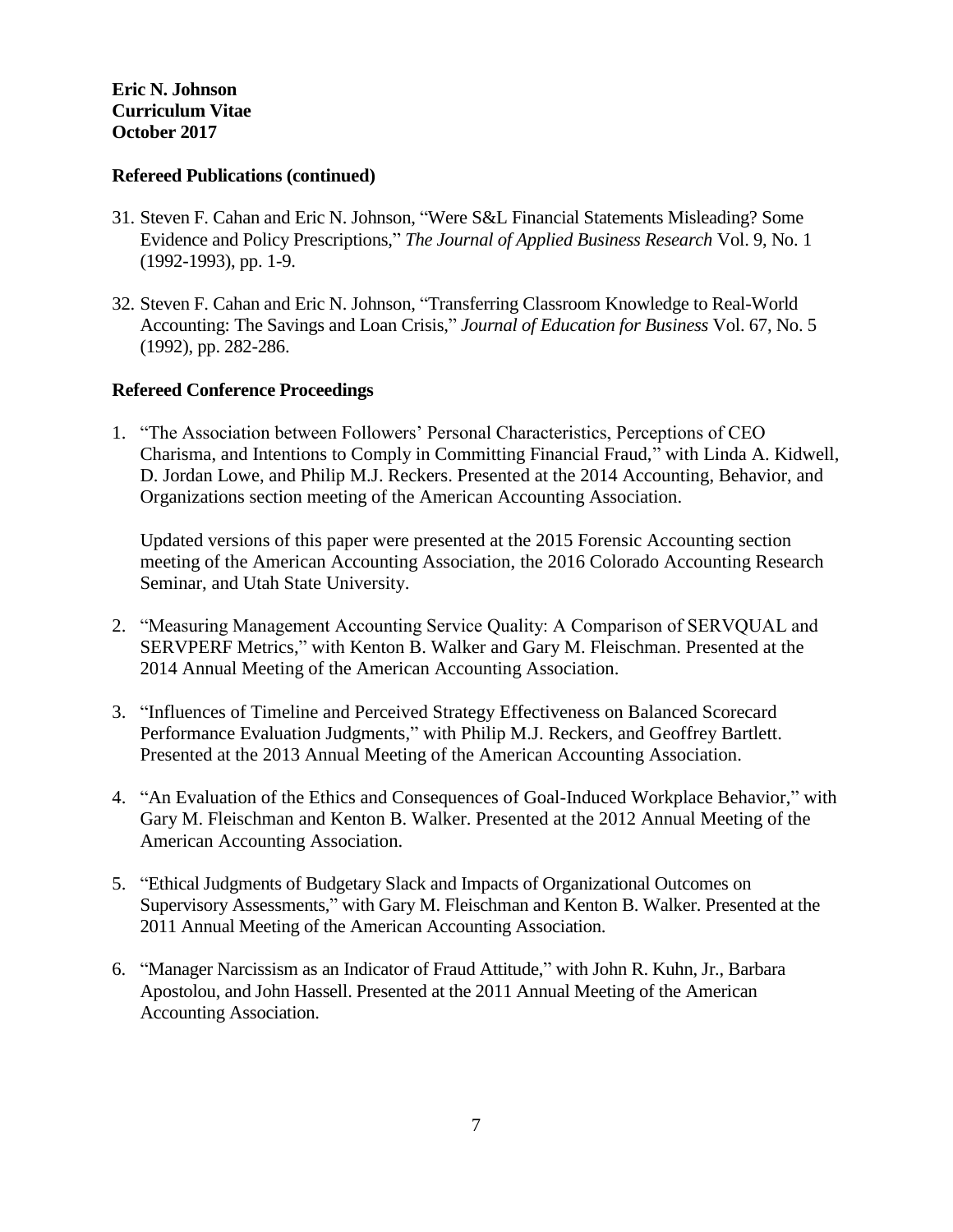## **Refereed Conference Proceedings (continued)**

- 7. "Measuring Accounting Professionals' Attitudes Regarding Alternative Work Arrangements," with D. Jordan Lowe, and Philip M. J. Reckers. Presented at the 2011 Annual Meeting of the American Accounting Association. **This paper received the American Accounting Association Gender/Work-life Balance "Outstanding Manuscript" award for 2011 and the "Best Published Paper" award for 2013**.
- 8. "The Development of a Scale to Measure Accounting Professionals' Attitudes Regarding Alternative Work Arrangements," with D. Jordan Lowe and Philip M. J. Reckers. Presented at the 2010 Accounting, Behavior and Organizations section meeting of the American Accounting Association.
- 9. "Ethical Reasoning by Accounting and Business Professionals in Decisions to Bias Budgets and Manage Earnings," with Gary M. Fleischman, Sean Valentine, and Kenton B. Walker. Presented at the 2009 Annual Meeting of the American Accounting Association.
- 10. "Performance Evaluation in an Information-Rich Balanced Scorecard Environment," with Philip M. J. Reckers and Geoffrey D. Bartlett. Presented at a New Scholars forum at the 2009 Annual Meeting of the American Accounting Association.
- 11. "Perceptions of Management Accounting Service Quality," with Gary M. Fleischman and Kenton B. Walker. Presented at a Research Forum at the 2009 Annual Meeting of the American Accounting Association.
- 12. "An Investigation of User and Provider Perceptions of Management Accounting System Services," with Kenton B. Walker and Gary M. Fleischman, presented at the 2006 Annual Meeting of the American Accounting Association.
- 13. "Delivering Quality Accounting Services," with Kenton B. Walker, presented at the 2006 Annual Meeting of the Institute of Management Accountants.
- 14. "Accounting Professionals' Attitudes Regarding Alternative Work Arrangements: An Organizational Justice Perspective," with D. Jordan Lowe and Philip M. J. Reckers, presented at the 2005 Annual Meeting of the American Accounting Association. **This paper received the American Accounting Association Gender Section's "Outstanding Manuscript" award for 2005.**
- 15. "The Usefulness of Accounting Function Services: Provider and User Perspectives in a Corporate Organization," with Kenton B. Walker. Presented at a Research Forum session at the 2004 Annual Meeting of the American Accounting Association.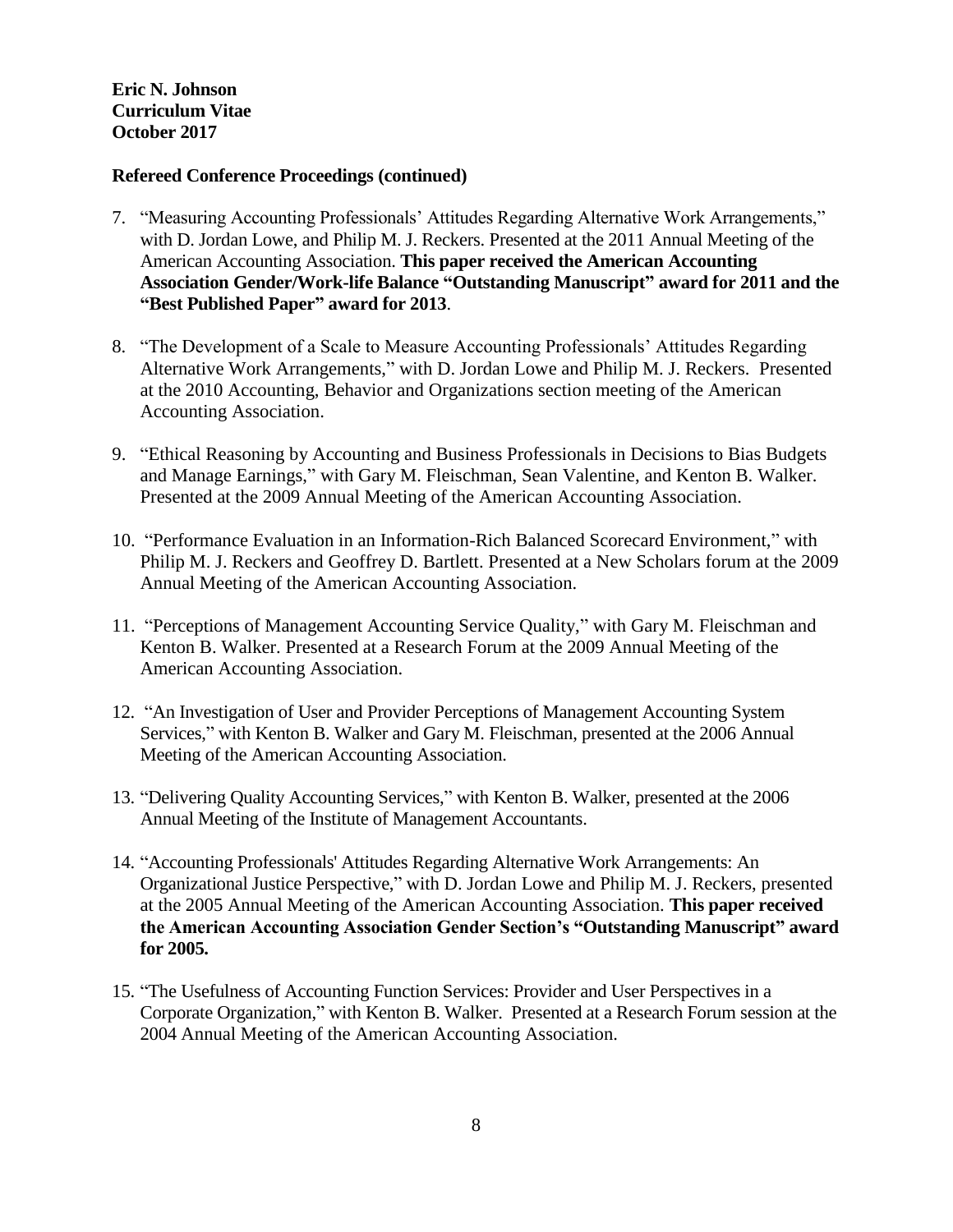# **Refereed Conference Proceedings (continued)**

- 16. "Alternate Work Arrangements and Perceived Career Success: Evidence from International Public Accounting Firms," with D. Jordan Lowe and Philip M. J. Reckers, presented at the 2003 Annual Meeting of the American Accounting Association. **This paper received the American Accounting Association Gender Section's "Outstanding Manuscript" award for 2003.**
- 17. "Continuous Auditing of Financial Information Systems: Perceptions by Auditor Type," with Richard B. Dull, presented at the 2003 Annual Meeting of the American Accounting Association.

Earlier versions of this paper were presented at:

- The Fourth (2002) World Continuous Auditing and Reporting Symposium, Salford [University,](http://www.salford.ac.uk/) Manchester, England.
- The 2003 Southeast Regional Meeting of the American Accounting Association.
- 18. "The State of The Art of Audit Education in the Year 2000: A Survey of Auditing Courses," authored by the 2000-2001 Education Committee, American Accounting Association Auditing Section (Eric N. Johnson, Chair), presented at the 2002 Mid-Year Auditing Section Conference of the American Accounting Association.

Earlier versions of this paper were presented at:

- The 2001 Midwest Regional Meeting of the American Accounting Association.
- The 2001 Mid-Year Auditing Section Conference of the American Accounting Association.
- 19. "The Effects of Gender and Task Complexity on Information Processing Effort during Planning Analytical Procedures," with Ed O'Donnell, presented at the 2001 Mid-Year Auditing Section Conference of the American Accounting Association.

Earlier versions of this paper were presented at:

- The 1999 Accounting, Behavior, and Organizations Conference of the American Accounting Association.
- The 1999 Annual Meeting of the American Accounting Association.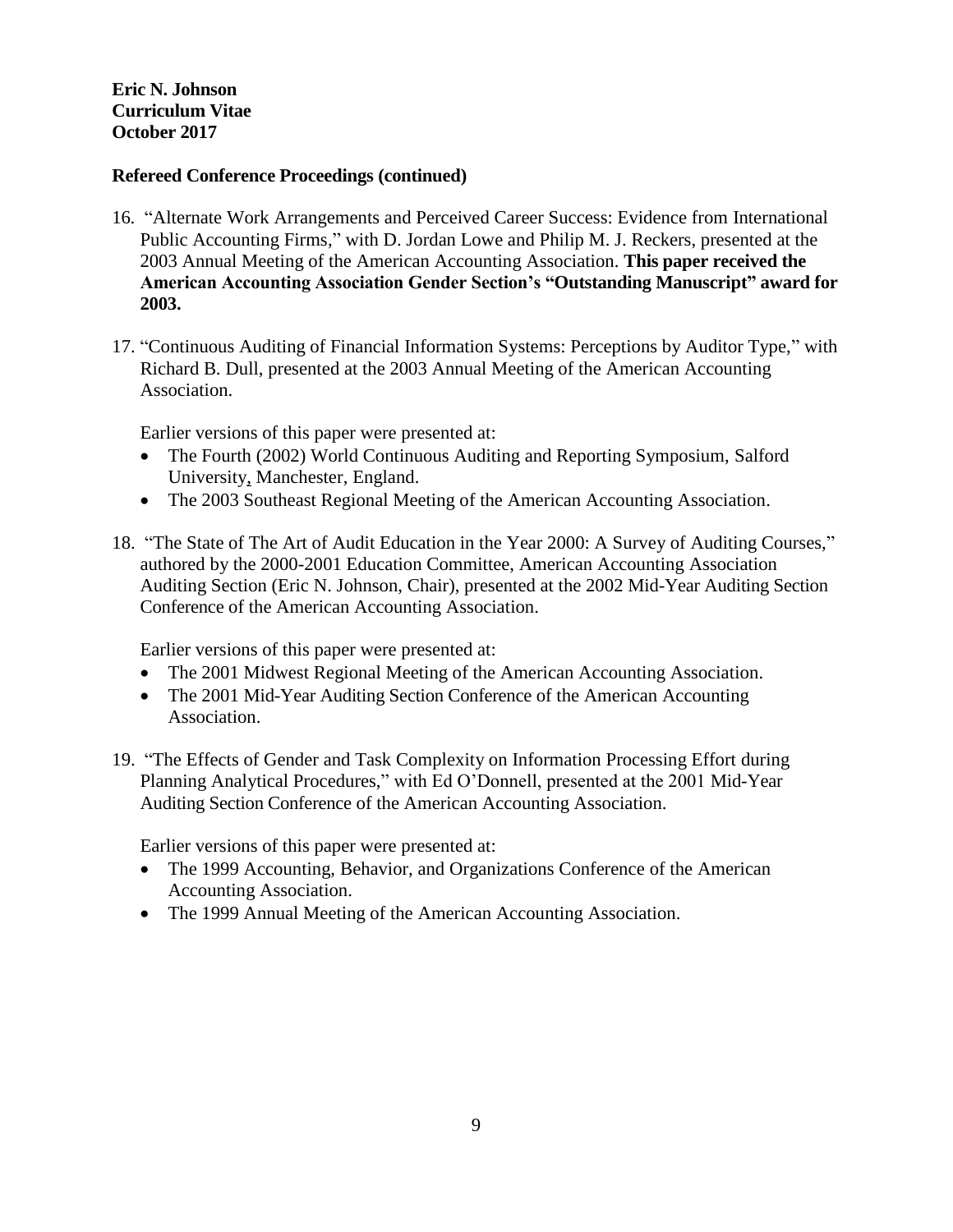## **Refereed Conference Proceedings (continued)**

20. "A New Culture: Evidence of Support For Diversity In Public Accounting Performance Evaluation Judgments," with D. Jordan Lowe and Philip M.J. Reckers, presented at a Research Forum session of the 1999 Annual Meeting of the American Accounting Association. **This paper received the 1999 "Best Paper" award from the American Woman's Society of Certified Public Accountants.**

Earlier versions of this paper were presented at:

- The 1999 Western Regional Meeting of the American Accounting Association.
- The 1998 Accounting, Behavior, and Organizations Conference of the American Accounting Association.
- 21. "Auditor Reputation and the Market Impact on Clients," with Diana R. Franz and Dean Crawford, presented at a Research Forum session of the 1997 Annual Meeting of the American Accounting Association.

An earlier version of this paper was presented at the 1997 Southeast Regional Meeting of the American Accounting Association.

22. "Budgeting Behavior Under a Budget-Based Incentive Compensation Plan: Empirical Evidence," with L. A. McClelland and Kenton B. Walker, presented at the 1996 Annual Meeting of the American Accounting Association.

An earlier version of this paper was presented at the 1996 Western Regional Meeting of the American Accounting Association.

- 23. "Gender and Explanation Effects on Peer Evaluations of Auditor Performance," with D. Jordan Lowe and Philip M. J. Reckers, presented at the 1996 Ohio Regional Meeting of the American Accounting Association.
- 24. "An Examination of Potential Gender-Based Differences in Audit Managers' Performance Evaluation Judgments," with Steven E. Kaplan and Philip M. J. Reckers, presented at the 1996 Mid-Year Auditing Section Conference of the American Accounting Association.
- 25. "Research Productivity Guidelines for Accounting Faculty Workload, Tenure and Promotion Decisions," with Kenton B. Walker, presented at a Research Forum session of the 1995 Annual Meeting of the American Accounting Association.

An earlier version of this paper was presented at the 1995 Ohio Regional Meeting of the American Accounting Association.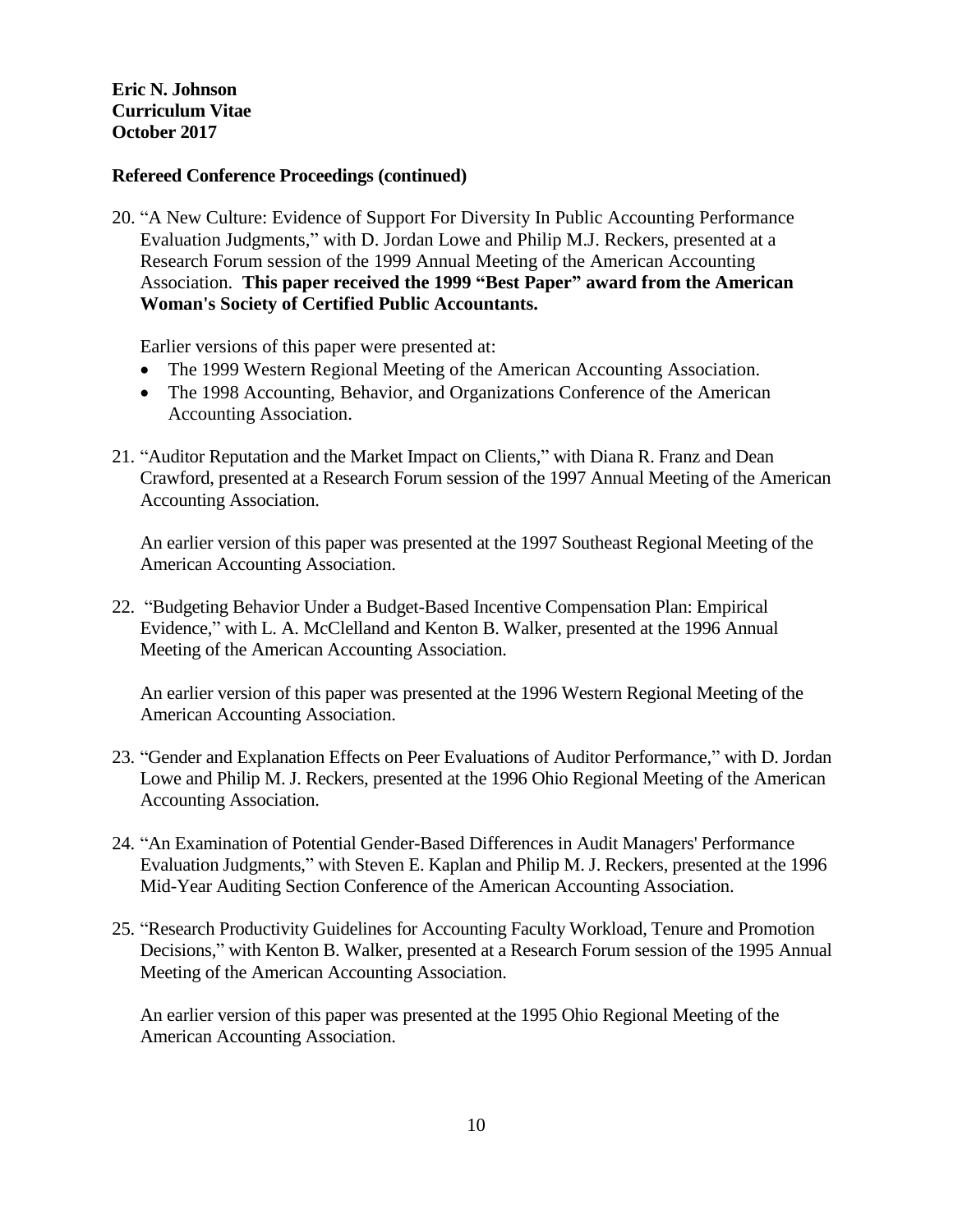#### **Refereed Conference Proceedings (continued)**

26. "A Review and Synthesis of the Determinants of Audit Fees in Non-US Audit Markets," with Kenton B. Walker, presented at a Research Forum session of the 1994 Annual Meeting of the American Accounting Association.

An earlier version of this paper was presented at the 1994 Western Regional Meeting of the American Accounting Association.

27. "The Effects of Ratee Gender and Rater Tolerance for Ambiguity on Auditors' Performance Evaluations," with Steven E. Kaplan and Philip M. J. Reckers, presented at the 1994 Annual Meeting of the American Accounting Association.

An earlier version of this paper was presented at the 1994 Western Regional Meeting of the American Accounting Association.

- 28. "Concentration and Monopoly Pricing of Audit Services in New Zealand," with Kenton B. Walker and Erik Westergaard, presented at the 1993 American Accounting Association Annual Meeting.
- 29. "Impediments to Career Progression in Public Accounting: Effects of Gender, Family Structure, and Physical Appearance," with John C. Anderson and Philip M. J. Reckers, presented at the 1993 American Accounting Association Annual Meeting. **This paper received the AAA Gender Section's "Outstanding Manuscript" award for 1993.**
- 30. "Influences of Time Delay, Group Processing, and Memory Task on Auditor Memory Performance," presented at a Research Forum session of the 1991 American Accounting Association Annual Meeting.

An earlier version of this paper was presented at the 1991 American Accounting Association Western Regional Meeting.

- 31. "Functional Fixation in Saving and Loan Deposit Decisions: Evidence and Policy Implications," with Steven F. Cahan, presented at the 1990 Decision Sciences Institute Annual Meeting.
- 32. "Effects of Information Order, Presentation Mode, and Group Processes on Auditors' Belief Revisions," presented at a Research Forum session of the 1990 American Accounting Association Annual Meeting.

An earlier version of this paper was presented at the 1990 American Accounting Association Ohio Regional Meeting.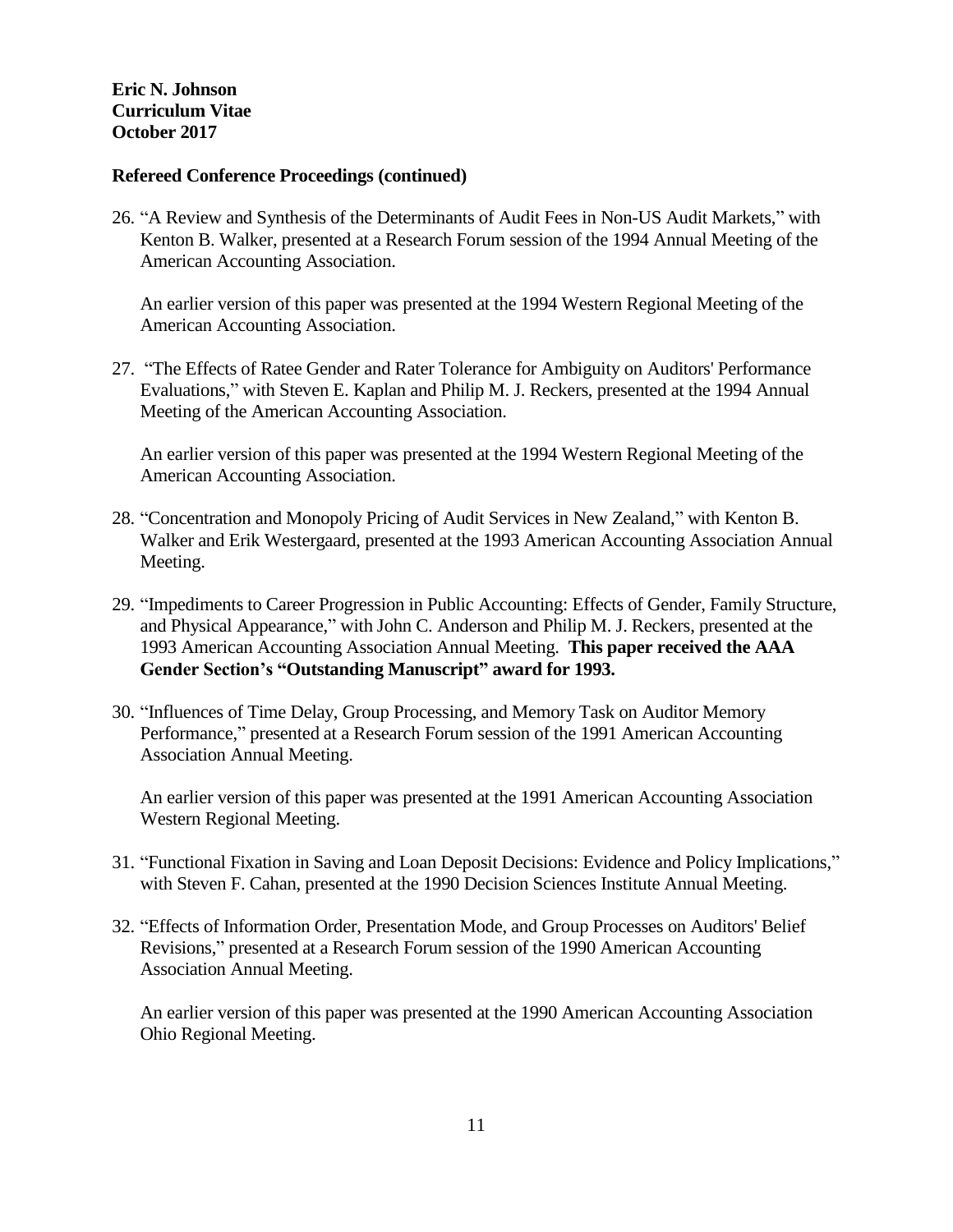## **Refereed Conference Proceedings (continued)**

- 33. "Effects of Information Order and Prior Beliefs on Auditors' Sequential Judgments," presented at the 1990 American Accounting Association Western Regional Meeting.
- 34. "The Impact of Auditors' Personal Characteristics on Materiality Judgments," with Steven E. Kaplan and Philip M. J. Reckers, presented at the 1987 American Accounting Association Western Regional Meeting.

## **Research in Progress and Working Papers**

"Verbal and Nonverbal Client Narcissism and Auditor Evaluations of Fraud Risk," with D. Jordan Lowe and Philip M. J. Reckers. Currently in data analysis phase.

"The Effect of Prenatal Testosterone on Misreporting Behavior," With Kristina Demek and Kip Holderness. Currently in pilot study phase.

"Individual Differences and Managerial Choices in Sticky Cost Behavior," with Valerie Chambers and Kenneth Zheng. Currently in pilot data phase.

# **RESEARCH GRANTS**

## **Externally Funded:**

American Institute of Certified Public Accountants Women and Family Issues Research Grant, 1999. No monetary award; grant provided AICPA sponsorship of access to professional accountants to serve as research subjects for a study of alternative work arrangements in public accounting firms.

KPMG Foundation *Research Opportunities in Auditing* Award, 1989. \$8,000 grant for funding of dissertation research and subsequent working papers.

#### **Internally Funded:**

**Indiana University** Kelley School of Business competitive summer research grants

## **University of Wyoming**

College of Business competitive summer research grants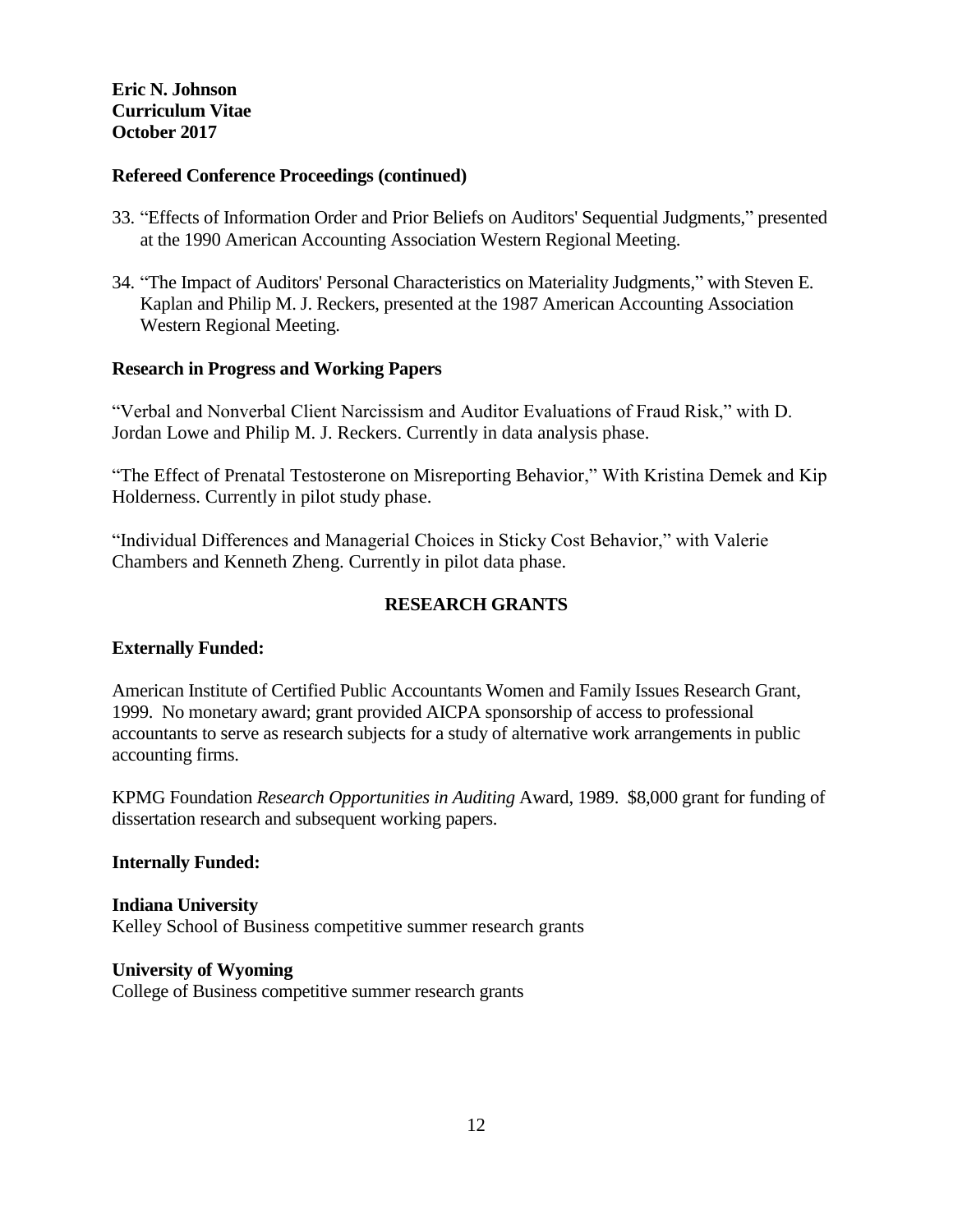## **OTHER PROFESSIONAL ACTIVITIES**

Associate Editor, *Advances in Accounting*, 2003–2014 Member, Editorial Board, *Auditing: A Journal of Practice & Theory*, 2014–date Member, Editorial Board, *Current Issues in Auditing*, 2006–2011 Member, Editorial Board, *Journal of Information Systems*, 2005–2011

Manuscript reviewer:

*Accounting and Finance Accounting Horizons Advances in Accounting Advances in Accounting Behavioral Research Advances in International Accounting Auditing: A Journal of Practice & Theory Behavioral Research in Accounting European Accounting Review Journal for Business, Economics & Ethics (zfwu) Journal of Accounting Education Journal of Accounting and Public Policy Journal of Business Ethics Journal of Economic Psychology Journal of Experimental Social Psychology Journal of Forensic Accounting Research Journal of Information Systems Pacific Accounting Review*